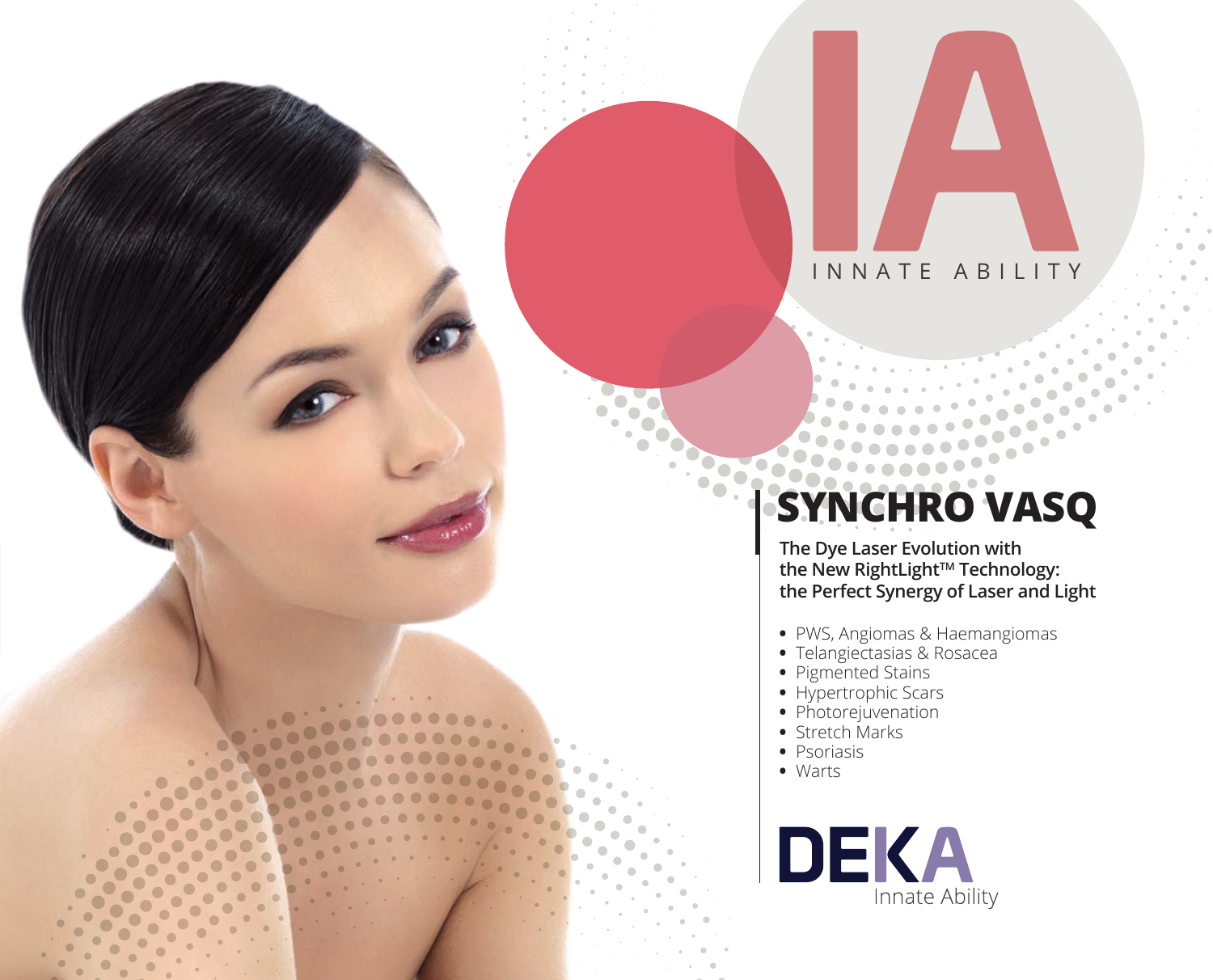**SYNCHRO VasQ** INNATE ARILITY

# **400,000 FREE shots!!!**

## **Greater Innovations for the Dye Laser World**

**Synchro VasQ is the new dye laser from DEKA, which treats a large number of vascular lesions and can also be used in the treatment of psoriasis, warts, scars and acne. Synchro VasQ is able to release energy in micropulses, with a clear benefit in terms of reducing post-treatment purpura. The greater amount of energy available makes it possible to use a maximum spot size of 12 mm. This improves the therapeutic approach and the treatment speed, especially for more extensive lesions, always guaranteeing maximum patient comfort.** 

Synchro VasQ can also use the innovative RightLight™ technology, **a light source enclosed in a special handpiece, with emission characteristics similar to those of the dye laser but with a much**  larger treatment surface area of up to 6.3 cm<sup>2</sup>. With this new **instrument, it is at last possible to treat superficial vascular lesions, without the annoying problem of purpura.**

*The dye laser is the most effective system for treating thicker vascular lesions, such as port wine stains and haemangiomas. The new Synchro VasQ system is not only comparable with the best dye lasers currently on the market but, thanks to the new RightLightTM technology, it introduces a real novelty extremely effective and important for my dermatology practice. The new RightLightTM lamp gives a laser-like light that preserves all the emission characteristics of a dye laser, but with the energy distributed over a large surface area. Thus, the treatment of superficial vascular lesions, such as erythrosis and rosacea, is extremely effective, maintaining complete safety and maximum comfort for the patient.*  **"**

*Dye laser and dye lamp work in perfect synergy as never before!.* **"** Prof. Paolo Bonan, M.D. *Adjunt Professor of Laser at Plastic Surgery University of Siena - Italy ESLD Key Officer - EADV Laser Task Force*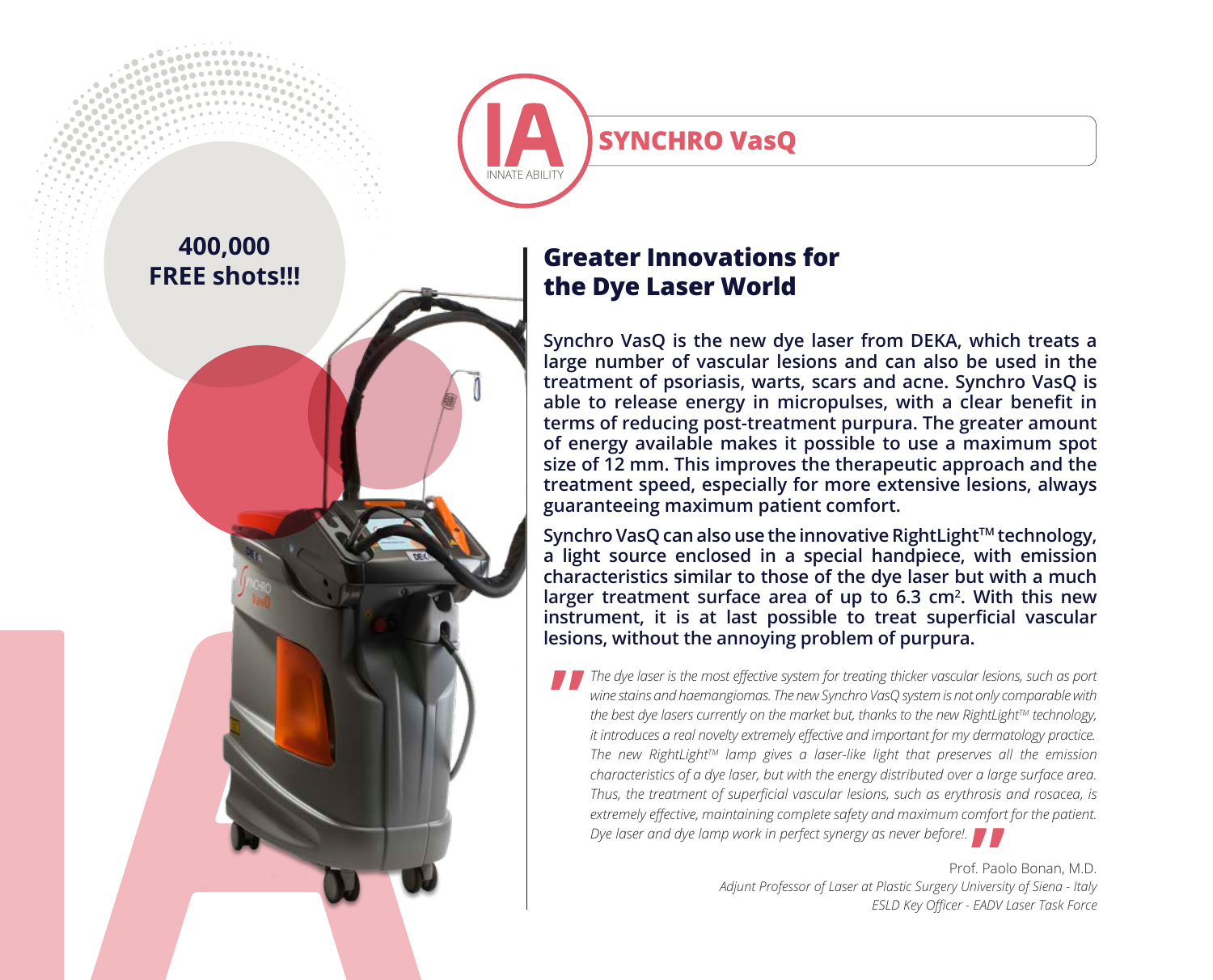

# **Science at Your Fingertips**

The new DEKA dye laser **Synchro VasQ** is able to compete with the best systems currently in the market place thanks to the design of its more powerful laser source and new power supply. The technological innovations introduced in **Synchro VasQ** allow it to emit energy pulses of 8 J, which put it on a par with the best dye systems available.

**Synchro VasQ** is much more than a simple dye laser thanks to the many advantages that it is able to offer:

- **•** Better emission characteristics at 595 nm and the ability to treat all vascular lesions, from the deepest and thickest to more superficial ones, as well as superficial pigmented lesions, scars, warts and psoriasis.
- **•** Lower incidence of purpura thanks to the laser energy emission in micropulses.
- **•** Laser handpieces with spot sizes ranging from 5 to 12 mm, with automatic spot recognition.
- **•** Increased fluencies up to 10 J/cm<sup>2</sup> with a 10 mm spot size.
- **• 400,000 free shots** included in the price (or 4 years of free shots)1. The system is supplied with a special program including 400,000 shots completely free!

**• RightLightTM** handpiece for erythrosis and rosacea, with treatment area up to  $6.3 \text{ cm}^2$  (5.5 times larger than the maximum area with the 12 mm handpiece of 1.13 cm<sup>2</sup>).

| <b>Synchro VasQ's PLUS</b> |                                  |                                                                                                                                       |  |  |
|----------------------------|----------------------------------|---------------------------------------------------------------------------------------------------------------------------------------|--|--|
|                            |                                  | Light sources that use organic colouring: dye laser and<br>dye lamp with RightLight™ technology.                                      |  |  |
|                            |                                  | Laser handpieces with spot sizes ranging from 5 to 12 mm.                                                                             |  |  |
|                            | RightLight™<br><b>Technology</b> | Exclusive and selective DEKA Pulsed Dye Lamp<br>handpieces with wide emission areas for a better<br>treatment of superficial lesions. |  |  |
|                            | Database                         | Knowledge ready-to-use thanks to the integrated<br>protocols designed for dermatology.                                                |  |  |
|                            | 400,000                          | Free shots included in the price (or 4 years of free shots) <sup>1</sup> .                                                            |  |  |

*1: Contact DEKA to find out the conditions for activating this special program.*



Before (A) and after (B) pictures showing clinical results using Synchro VasQ dye laser for vascular applications: a pediatric PWS on the left and an angioma on the right.

> *<u>POSSOR</u>*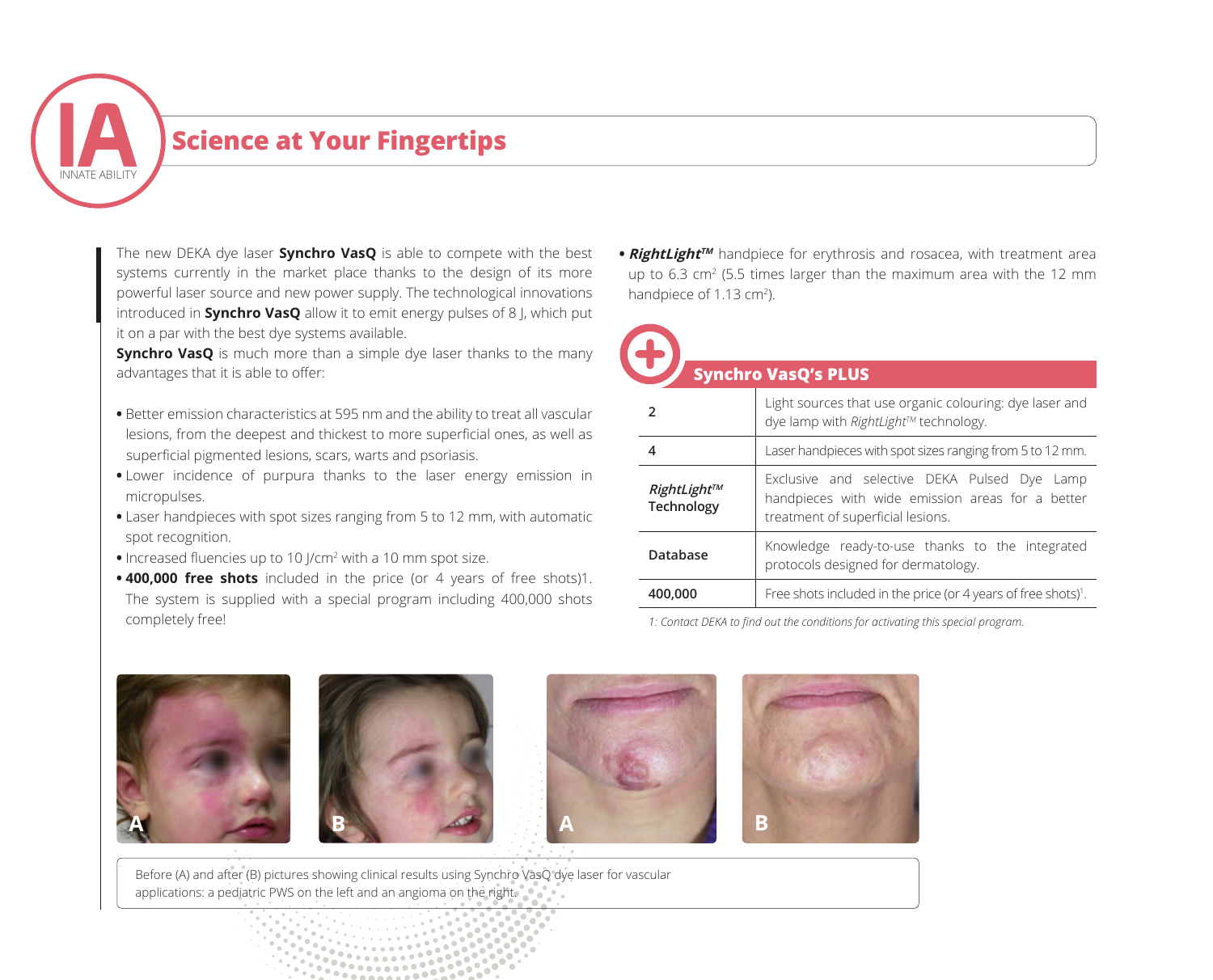

### **New Solutions from DEKA to Serve Modern Medicine**

The new **RightLightTM** handpiece is the fruit of research and innovation that DEKA constantly promotes in its laboratories to offer better treatment methods that are increasingly effective. With this innovative handpiece it is now possible to remove fainter and more superficial vascular lesions, characterised by a smaller chromophore concentration which can be problematic to treat with the traditional dye laser.

The new RightLight $TM$  dye lamp is an exclusive DEKA patent. The light from a flash lamp is immersed in the same colouring fluid (Rhodamine 6G) as the dye laser radiation emits. The light emitted by the lamp is filtered by the dye that surrounds it, removing the wavelengths that are more dangerous for the skin.

The extraordinary innovation of this technology is not limited, however, to simply "filtering" the light. The potentially hazardous components are not only removed but, thanks to a fluorescence phenomenon, they are converted into light with more beneficial and safer wavelengths. This filtering and conversion effect is called RightLight™ and is a real innovation in light-based systems.

The light emission obtained is particularly indicated for treating superficial lesions, such as rosacea and erythrosis, that need an effective and delicate action at the same time, without the annoying problem of purpura post-treatment. The unique characteristics of RightLight<sup>™</sup> source emission have made it possible to eliminate problems encountered when using laser dye on targets with lower absorption.





Comparison between the emission of traditional IPL source and the new RightLight™ dye lamp. Using Rhodamine, wavelengths are converted into beneficial and safer components with bigh officienc more beneficial and safer components with high efficiency process.



Before (A) and after (B) pictures showing clinical results using the RightLight™ Technology for treating rosacea.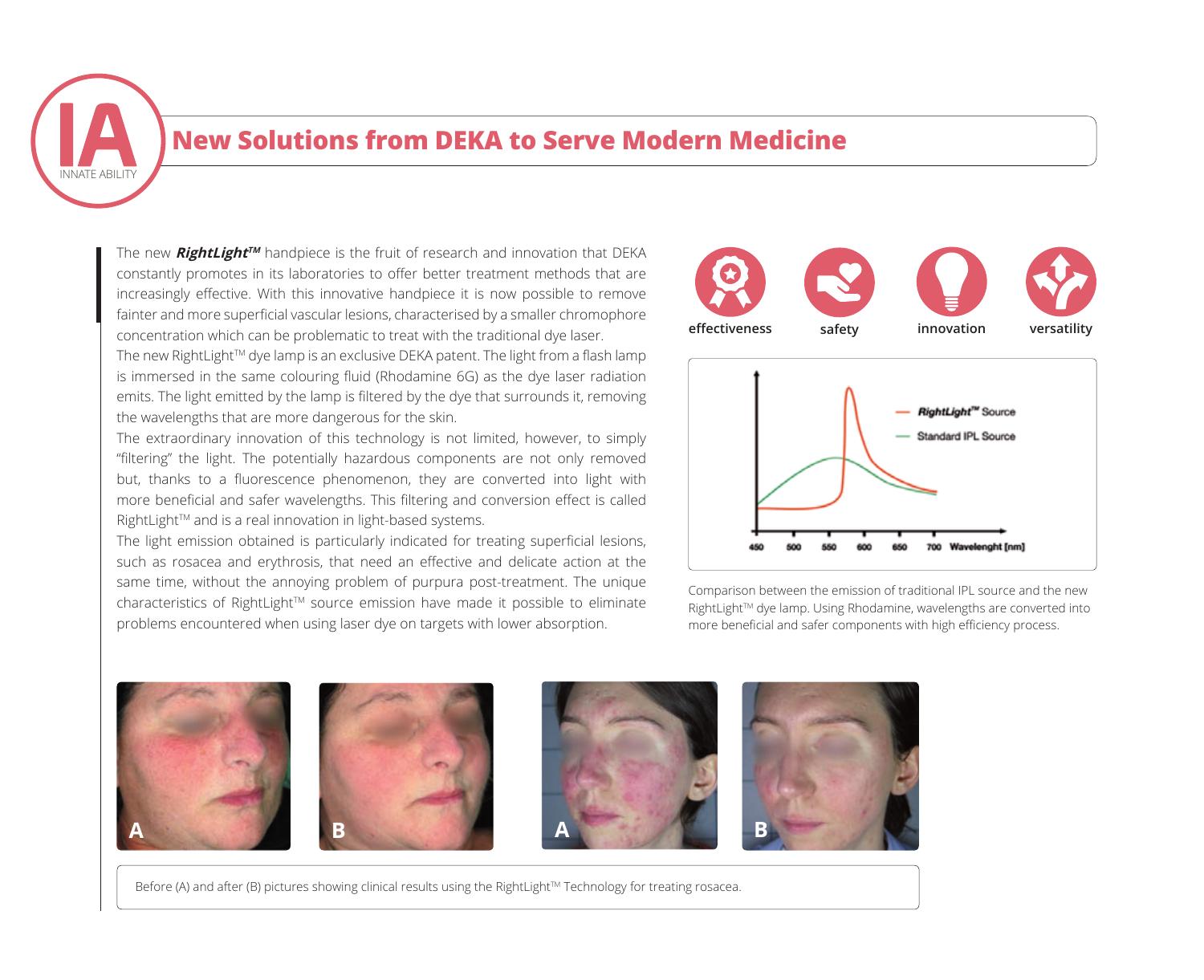

# **An Effective Laser Source for Every Treatment**

In international scientific literature, the **Synchro VasQ** wavelength of 595 nm is considered to be the best for its absorption by haemoglobin and for its selective action that at the same time guarantees protection of the dermal structures surrounding the lesion.

The **Synchro VasQ** system dye laser has many applications: Port Wine Stain (PWS), widespread vascularisations and superficial pigmented stains. All treatments are virtually purpura-less thanks to the top-hat pulse generated by a new high-voltage power supply.

The advantages of this system are not limited to the vascular aspect. In recent years, many new applications have been added for this product as psoriasis, warts, scars and acne. Synchro VasQ has now become an irreplaceable tool for any technologically advanced medical centre.







**Scar Psoriasis**



**A B A B**

#### **Stretch Marks Warts**







Before (A) and after (B) pictures showing clinical results using Synchro VasQ dye laser for unconventional treatments as scars, psoriasis, stretch marks and warts. Courtesy of: Prof. P. Bonan, M.D. - Prof. P. Campolmi, M.D. - Prof. G. Cannarozzo, M.D. - Florence, Italy.